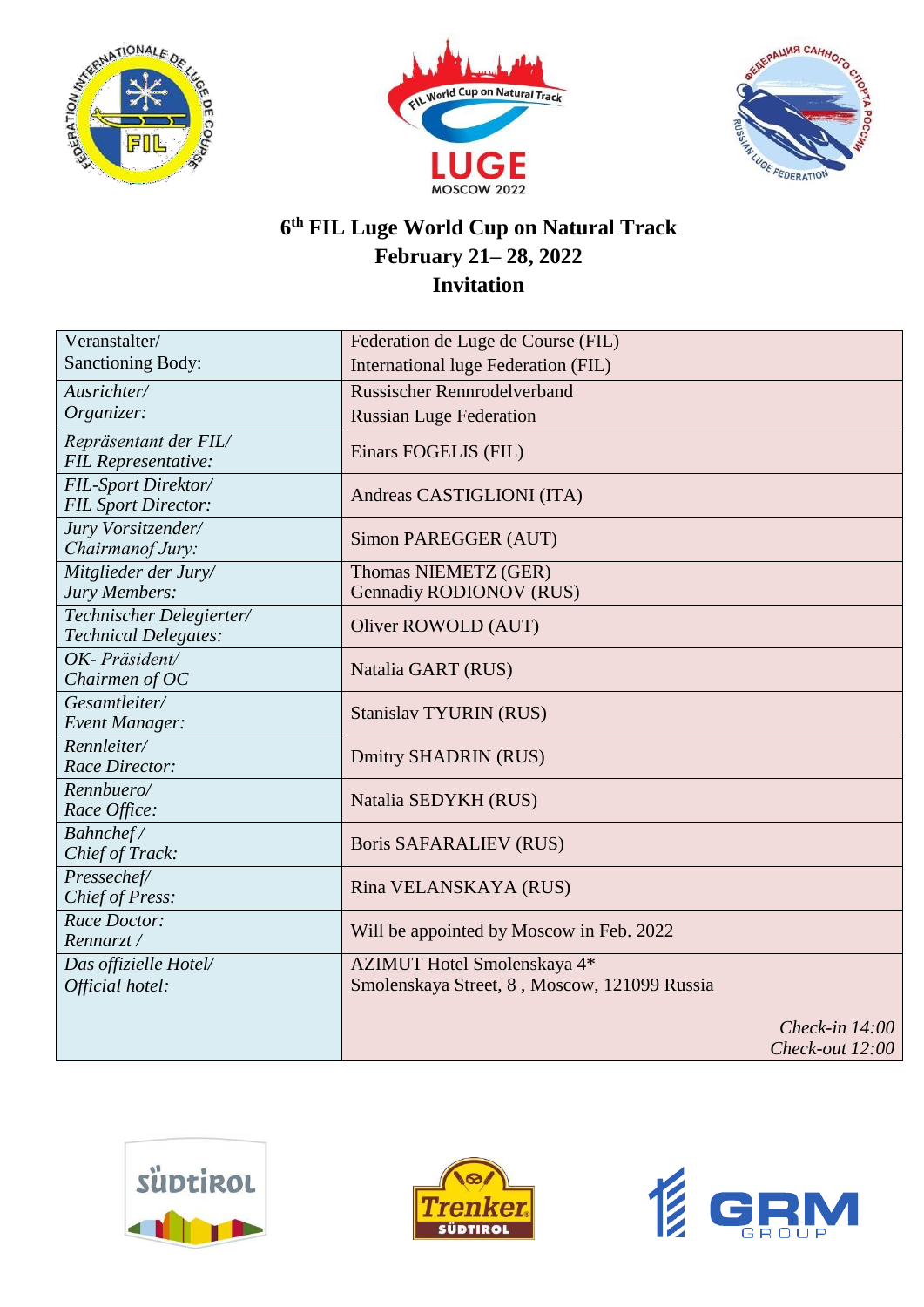





| Transport                             | Russian luge Federation will organise free transfer<br>- from airport to the official hotel,<br>- from official hotel to track and back to the official hotel,<br>- from official hotel to airports.<br>Russischer Rennrodelverband organisiert kostenlosen Transfer<br>- vom Flughafen zum offiziellen Hotel,<br>- vom offiziellen Hotel zur Strecke und zurück zum offiziellen Hotel,<br>- vom offiziellen Hotel zu den Flughäfen.                                                                                                                                                                                              |
|---------------------------------------|-----------------------------------------------------------------------------------------------------------------------------------------------------------------------------------------------------------------------------------------------------------------------------------------------------------------------------------------------------------------------------------------------------------------------------------------------------------------------------------------------------------------------------------------------------------------------------------------------------------------------------------|
| Nennungen /<br>Registration:          | http://www.fil-luge.org                                                                                                                                                                                                                                                                                                                                                                                                                                                                                                                                                                                                           |
| Meldeschluss/<br><b>Closing Date:</b> | Entsprechend der im Online Registrierungssystem genannten Fristen./<br>According to the time limits given in the online Registration tool.                                                                                                                                                                                                                                                                                                                                                                                                                                                                                        |
| Nenngeld /<br><b>Entry Fees:</b>      | €15,- pro Einsitzer / €20,- pro Doppelsitze erfolgt keine<br>Meldung über das Online Registrierungssystem, wird<br>ein erhöhtes Nennend in Höhe von $\epsilon$ 45,- pro Einsitzer<br>bzw. $\epsilon$ 50,- pro Doppelsitzer erhoben.<br>€15,- per Single / €20,- per Doubles. In case of missing<br>online registration an increased entry fee amounting to<br>€45,- per singles or €50,- per doubles team will be charged.                                                                                                                                                                                                        |
| Lizenzen/<br>Licenses:                | Alle Athleten müssen eine gültige FIL-Lizense 2021/2022 vorweisen<br>All athletes must have a valid FIL-License 2021/2022                                                                                                                                                                                                                                                                                                                                                                                                                                                                                                         |
| Versicherungsschutz/<br>Insurances:   | Jeder Teilnehmer muss eine gültige und ausreichende Kranken-, Unfall-<br>und Haftpflichtversicherung haben, abgeschlossen durch den<br>Teilnehmer selbst oder den Nationalverband. Der Nationalverband<br>bestätigt das Bestehen dieser Versicherungen durch die Meldung des<br>Teilnehmers. Der Ausrichter übernimmt keine Haftung/<br>Every participant must have valid and sufficient insurances against<br>illness, accidents and personal liability taken out by self or the National<br>Federation. The National Federation confirms the existence of these<br>insurances by the entry. The organizer accepts no liability. |
| Reglement /<br>Regulations:           | <b>IRO 2020</b>                                                                                                                                                                                                                                                                                                                                                                                                                                                                                                                                                                                                                   |
| Rennstrecke/<br>Race Track:           | Vorobyevy Gory track, Moscow/RUS                                                                                                                                                                                                                                                                                                                                                                                                                                                                                                                                                                                                  |





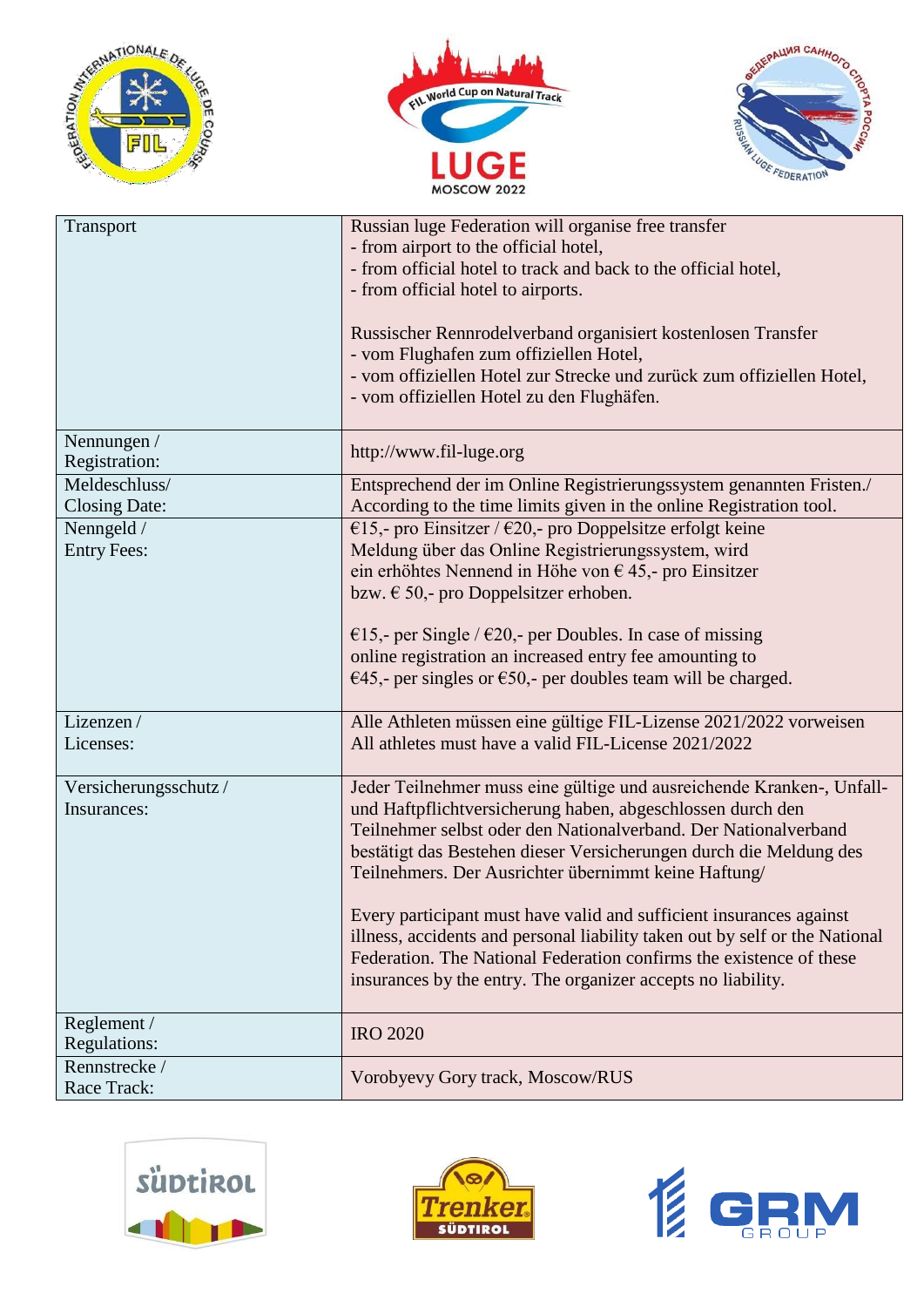





| Vorläufiger Zeitplan /       |                                                                        |  |
|------------------------------|------------------------------------------------------------------------|--|
| <b>Preliminary Schedule:</b> |                                                                        |  |
| February, 21 (Monday)        | <b>Arrival Day</b>                                                     |  |
| February, 23 (Wednesday)     | 18:00 Technical Office Meeting (TD, Jury, etc.)                        |  |
|                              | 19:00 Team Capitan's Meeting                                           |  |
| February, 24 (Thursday)      | 11:00 Training Men/Women (1)                                           |  |
|                              | 12:30 Training Men/Women (2)                                           |  |
|                              | 14:00 Training Doubles (1)                                             |  |
|                              | 14:45 Training Doubles (2)                                             |  |
| February, 25 (Friday)        | $11:00$ Run Women $(1)$                                                |  |
|                              | 11:30 Run Doubles (1)                                                  |  |
|                              | 12:00 Final Run Women (2)                                              |  |
|                              | 12:40 Flower Ceremony for the WC Women                                 |  |
|                              | 13:00 Final Run Doubles (2)                                            |  |
|                              | 13:30 Flower Ceremony for the WC Doubles                               |  |
|                              | 14:00 Ceremony of the National Cup Doubles/Women (medals) and          |  |
|                              | Ceremony for the WC Doubles and Women (medals and Hymn)                |  |
| February, 26 (Saturday)      | 11:00 Run Men (1)                                                      |  |
|                              | 12:00 Final Run Men (2)                                                |  |
|                              | 12:45 Flower ceremony of the WC Men                                    |  |
|                              | 13:00 Opening Ceremony                                                 |  |
|                              | 13:30 Pursuit Doubles                                                  |  |
|                              | Flower Ceremony for the Pursuit Doubles                                |  |
|                              | 15:00 Ceremony of the WC Men and WC Pursuit Doubles                    |  |
| February, 27 (Sunday)        | 11:00 Pursuit Men/Women                                                |  |
|                              | <b>Flower Ceremony</b>                                                 |  |
|                              | Ceremony of the WC Pursuit Men/Women                                   |  |
|                              |                                                                        |  |
|                              | *Änderungen vorbehalten/Subject to change                              |  |
| Important information /      |                                                                        |  |
| Wichtige Informationen       |                                                                        |  |
| <b>Russian visa</b>          | The participants who need Russian visa could you provide the following |  |
|                              | to the e-mail: anea andreeva@mail.ru:                                  |  |
|                              | - your passport copy                                                   |  |
|                              | - place (city) of applying for visa                                    |  |
|                              |                                                                        |  |
|                              | Die Teilnehmer, die ein russisches Visum benötigen, können Folgendes   |  |
|                              | an die E-Mail: anea_andreeva@mail.ru senden:                           |  |
|                              | - Ihre Passkopie                                                       |  |
|                              | - Ort (Stadt) der Beantragung des Visums                               |  |
|                              |                                                                        |  |